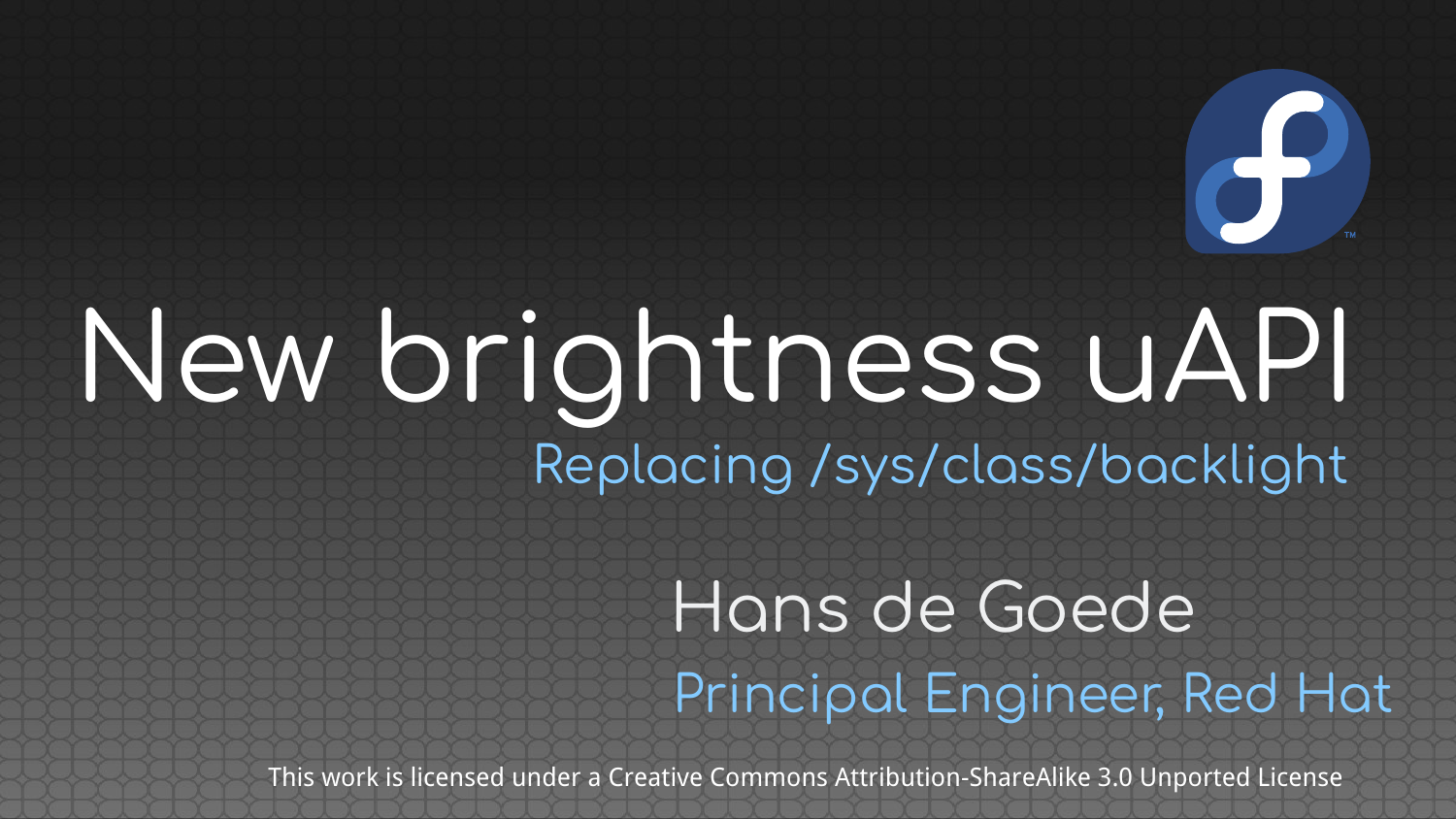## Topics

- **Problems with /sys/class/backlight**
- New uAPI proposal
- **Backlight handling technical debt**
- **Probe ordering issues**

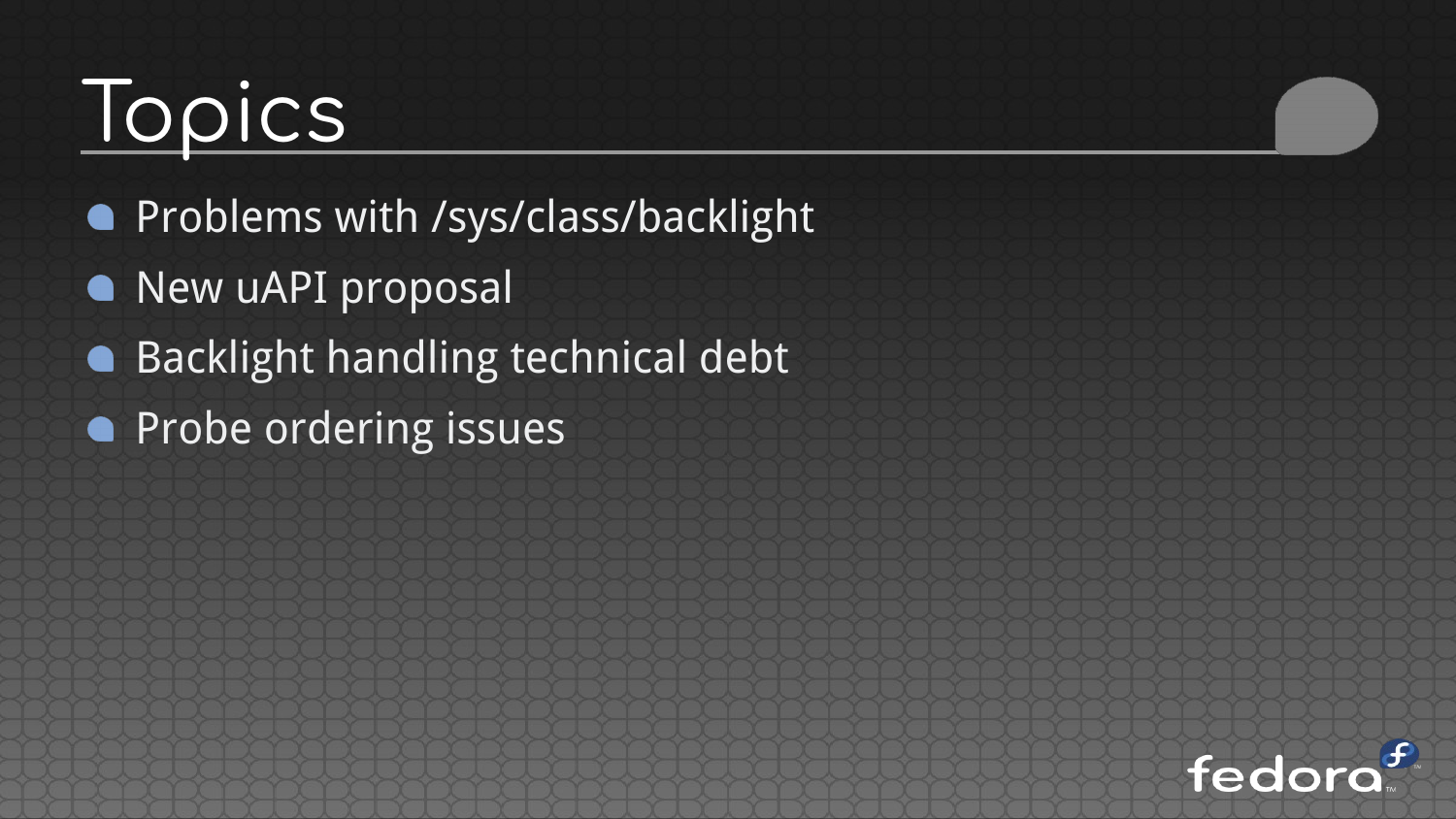### Problems with /sys/class/backlight

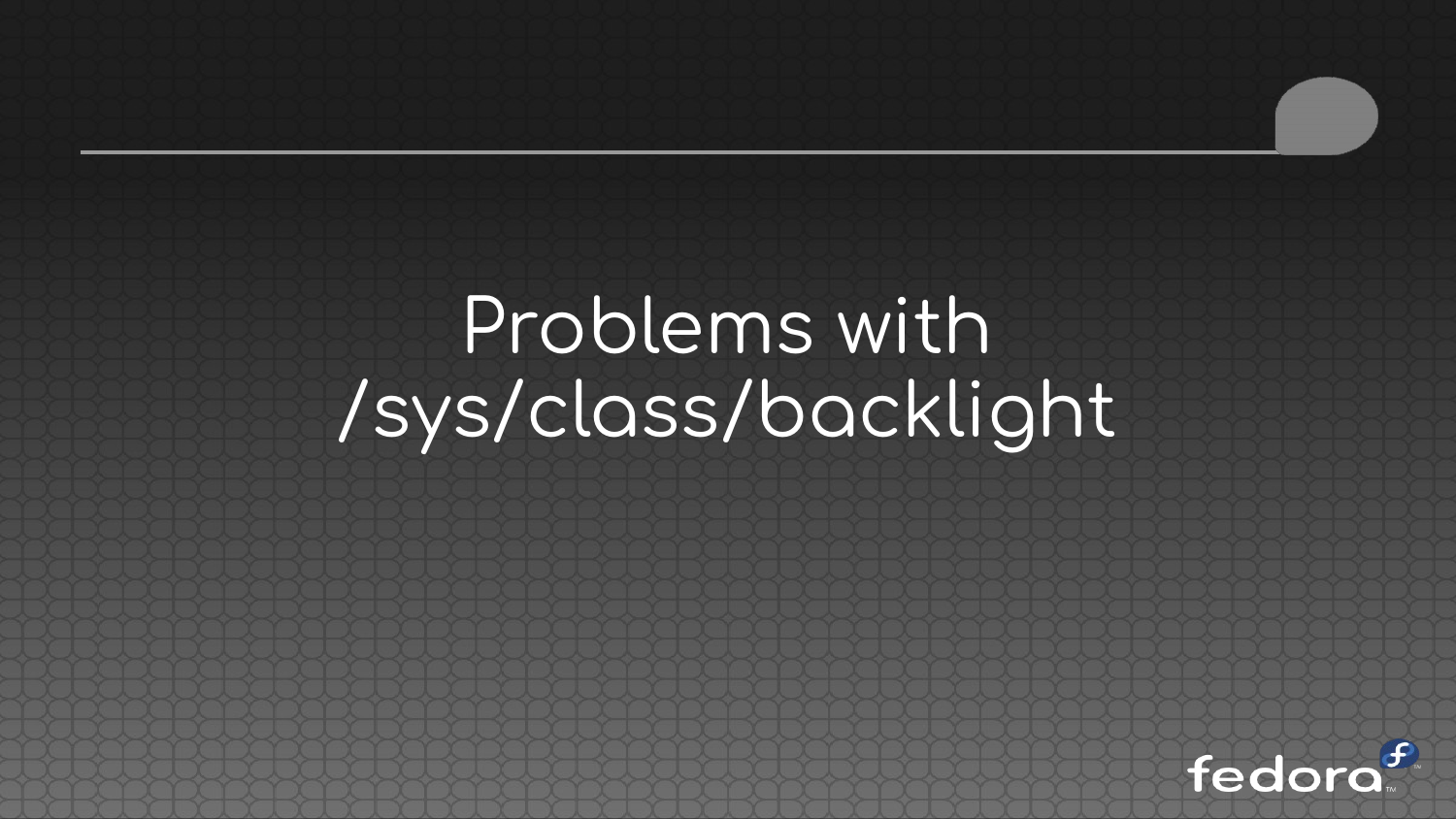## Long unsolved problem

- First gave a talk about this at XDC 2014
	- https://wiki.freedesktop.org/xorg/Events/XDC2014/ XDC2014GoedeBacklight/
- Intel send a proposal to try and fix this in 2017:
	- https://lore.kernel.org/all/4b17ba08-39f3-57dd-5aadd37d844b02c6@linux.intel.com/

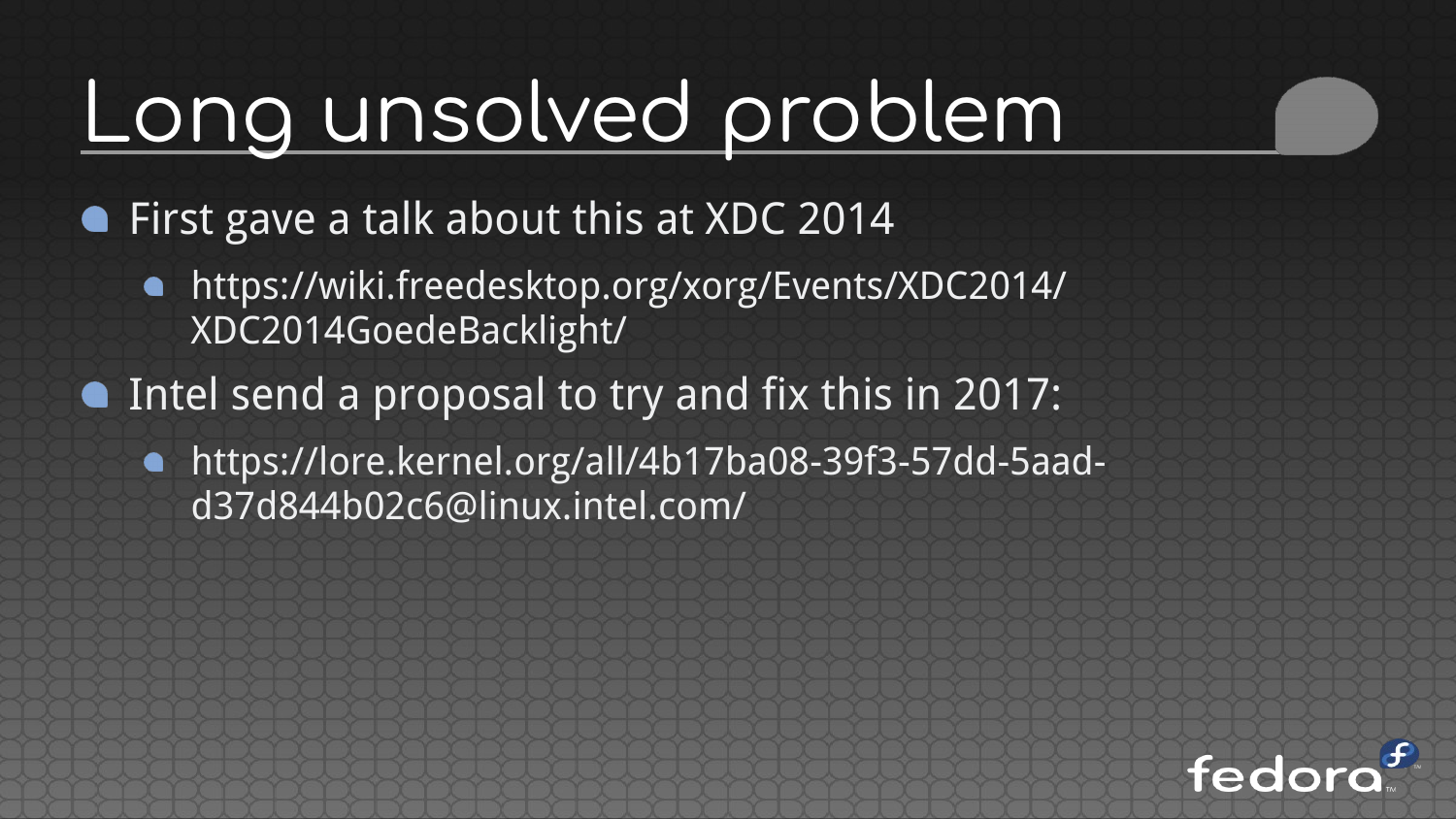## Problems with current uAPI

- No way to map backlight sysfs device to display
- **Often multiple backlight sysfs devices for a single display**
- **.** Leaving userspace to guess which one will work
- **Brightness control requires root rights**
- Meaning of value 0 is undefined

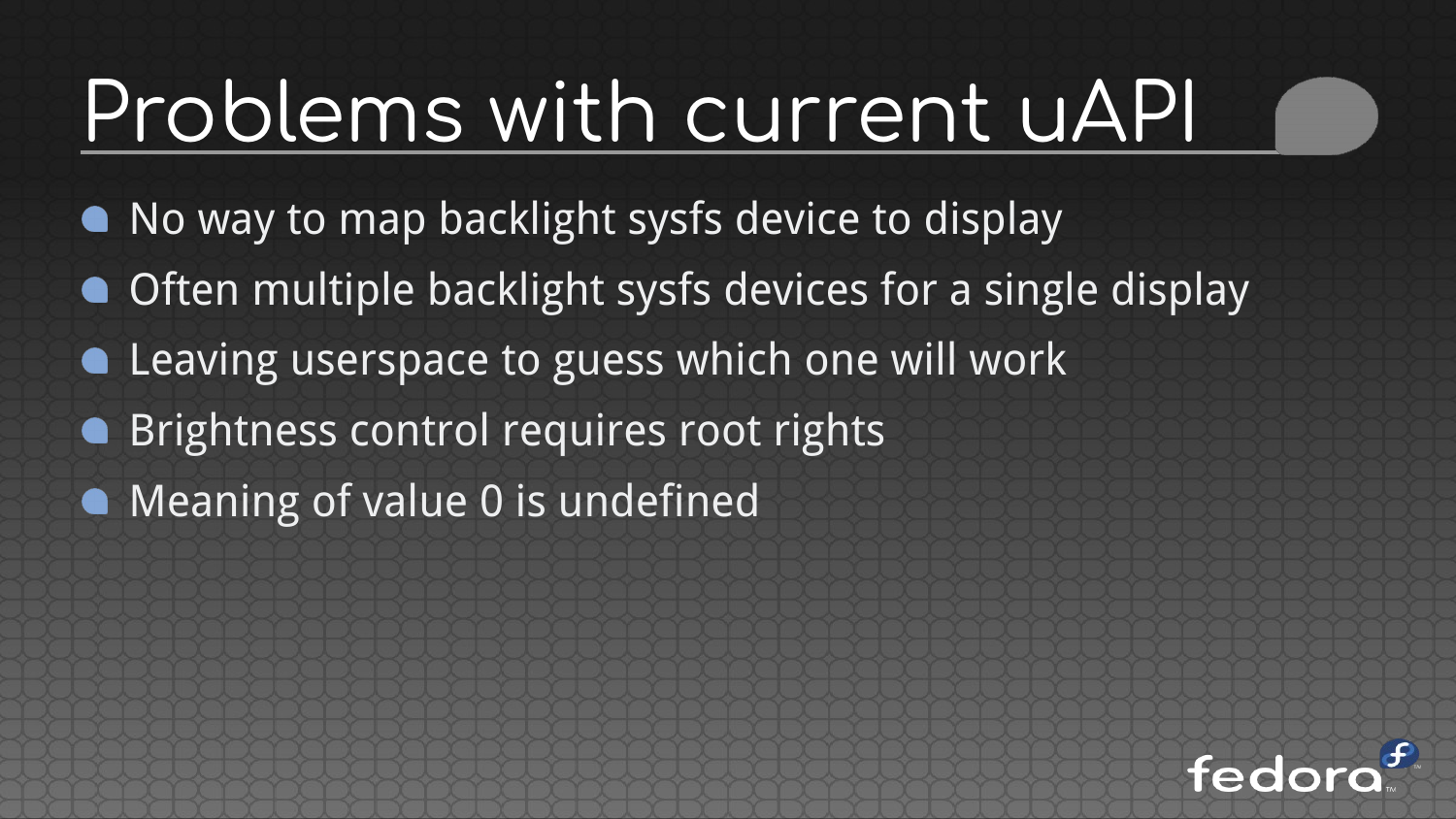## New uAPI proposal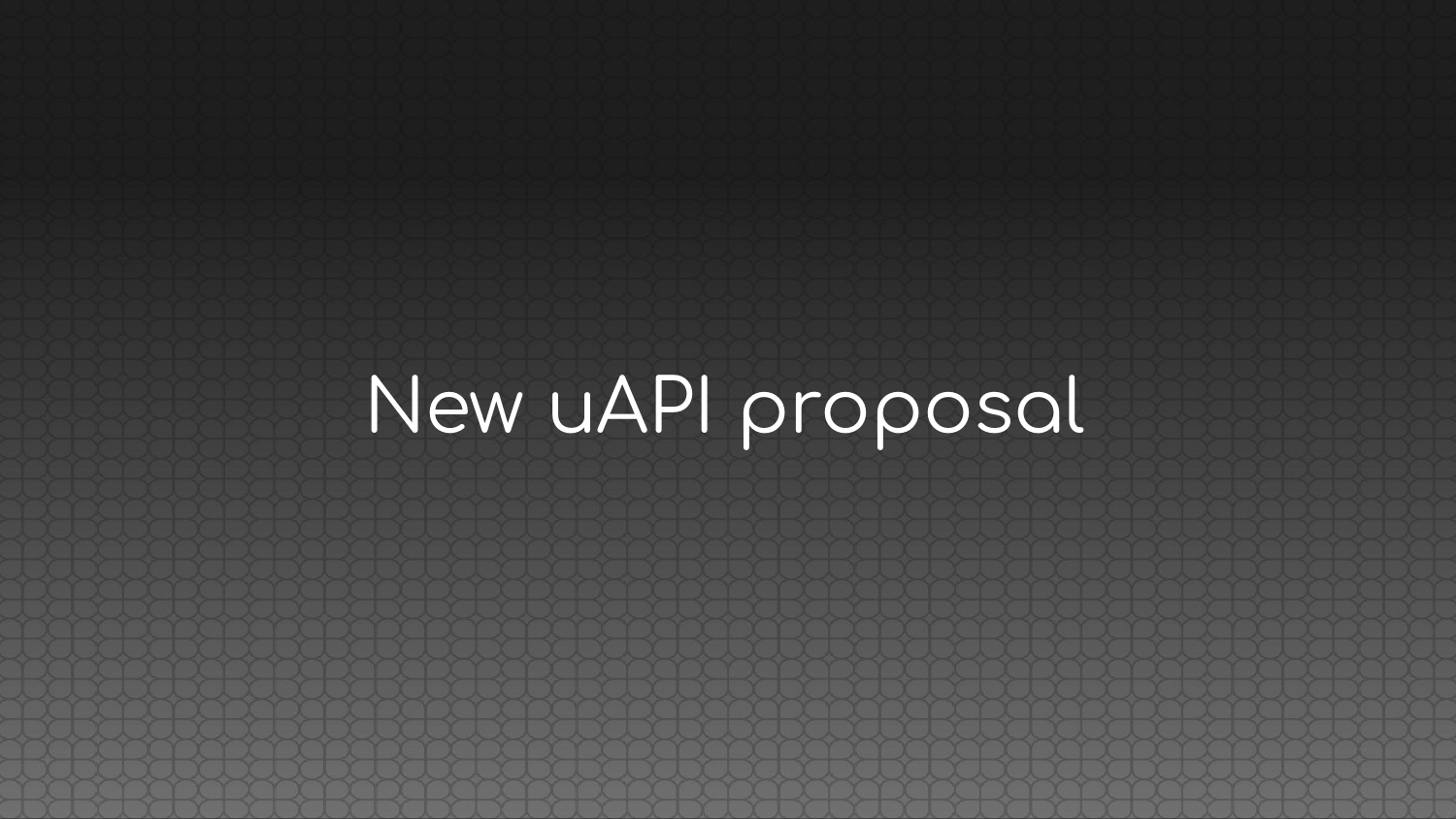#### New uAPI proposal

- Add new display\_brightness and display\_brightness\_max properties on the drm connector object
- $\bullet$  display\_brightness\_max == 0 means brightness control is not supported
- display\_brightness\_max may change on hotplug events. E.g. plugging in a monitor which supports brightness control over DDC/CI

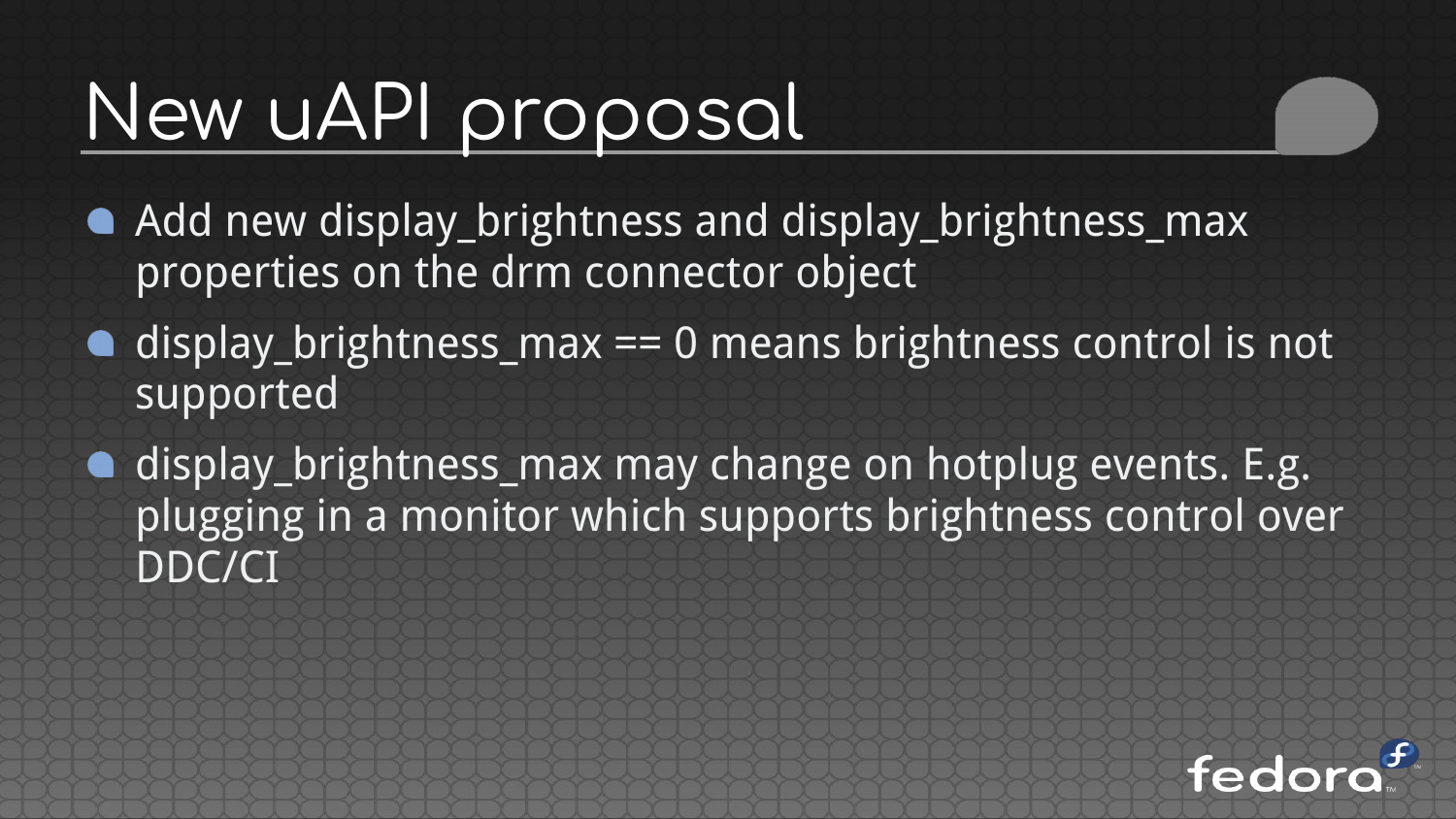#### Backlight handling technical debt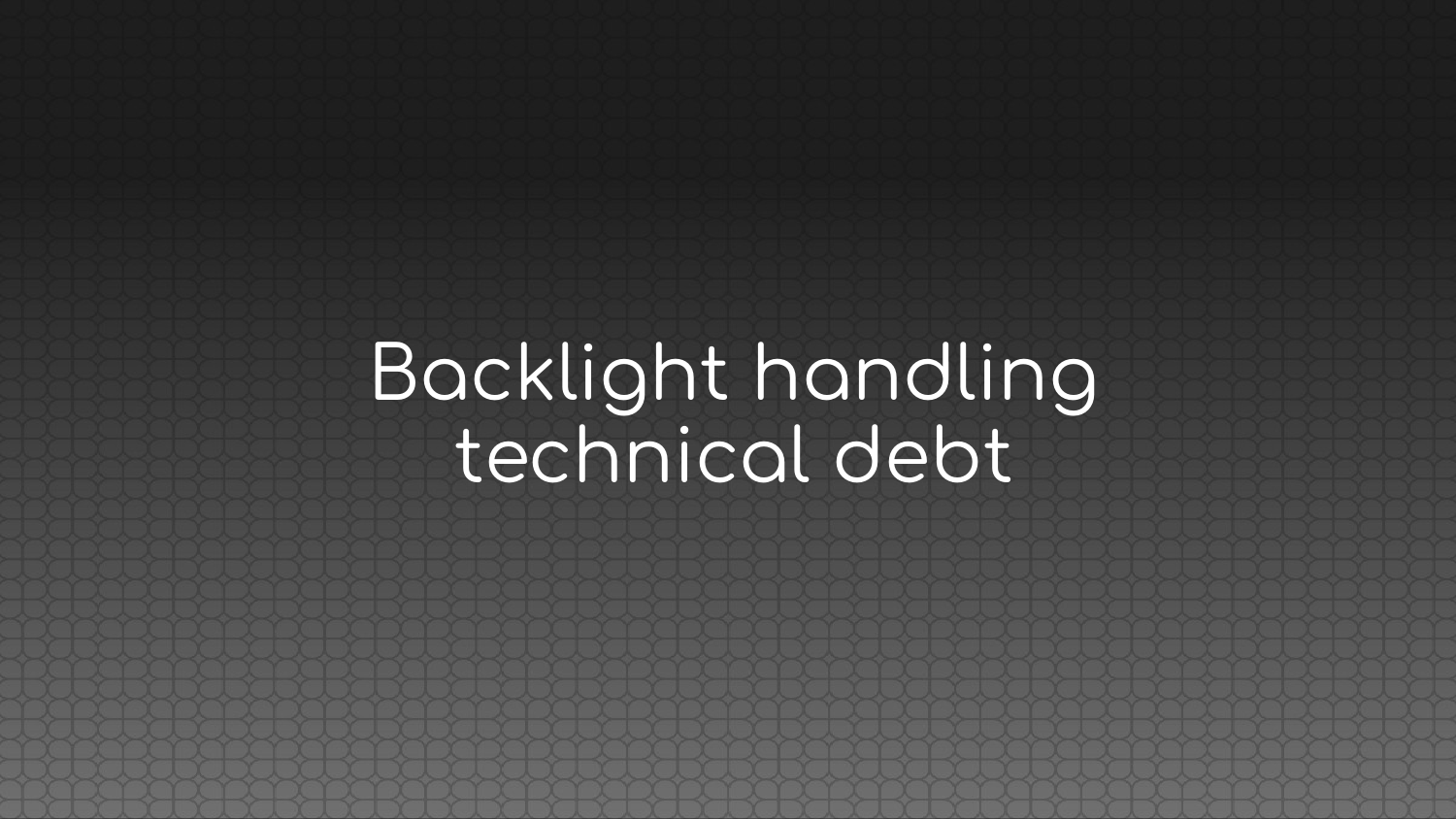#### Technical debt

- Multiple laptop brightness control methods:  $\bullet$ 
	- **•** Directly by the GPU driver
	- **Other driver(s) using \$random firmware interface(s)**
- **Current approach:** 
	- **I lust register sysfs devices for all of them**
	- **Userspace picks which sysfs device to use based on the type (firmware**  $\rightarrow$  platform  $\rightarrow$  native)
	- **If kernel heuristics say the native device should be preferred,** unregister the others when the native one registers

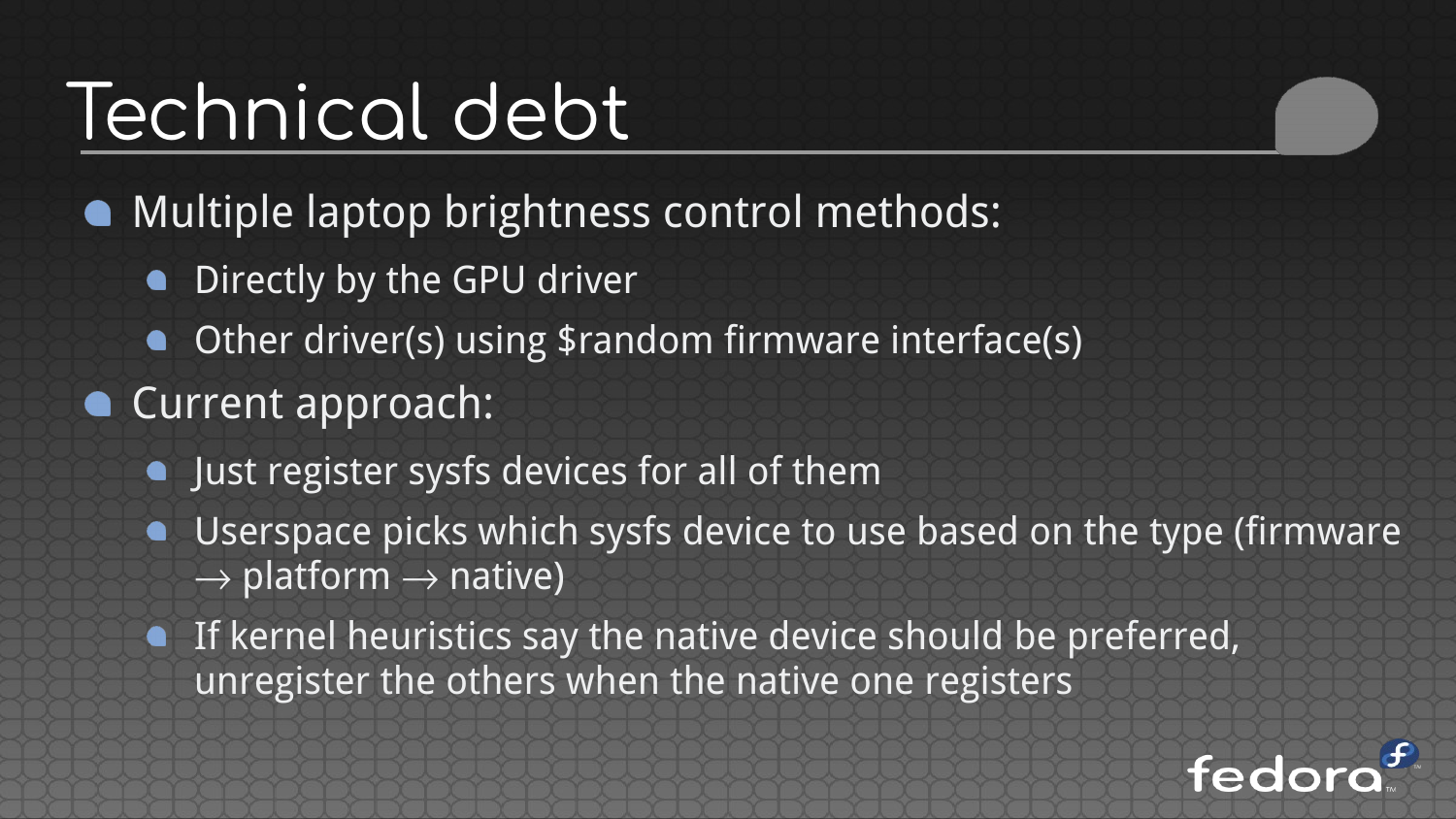## Probe ordering issues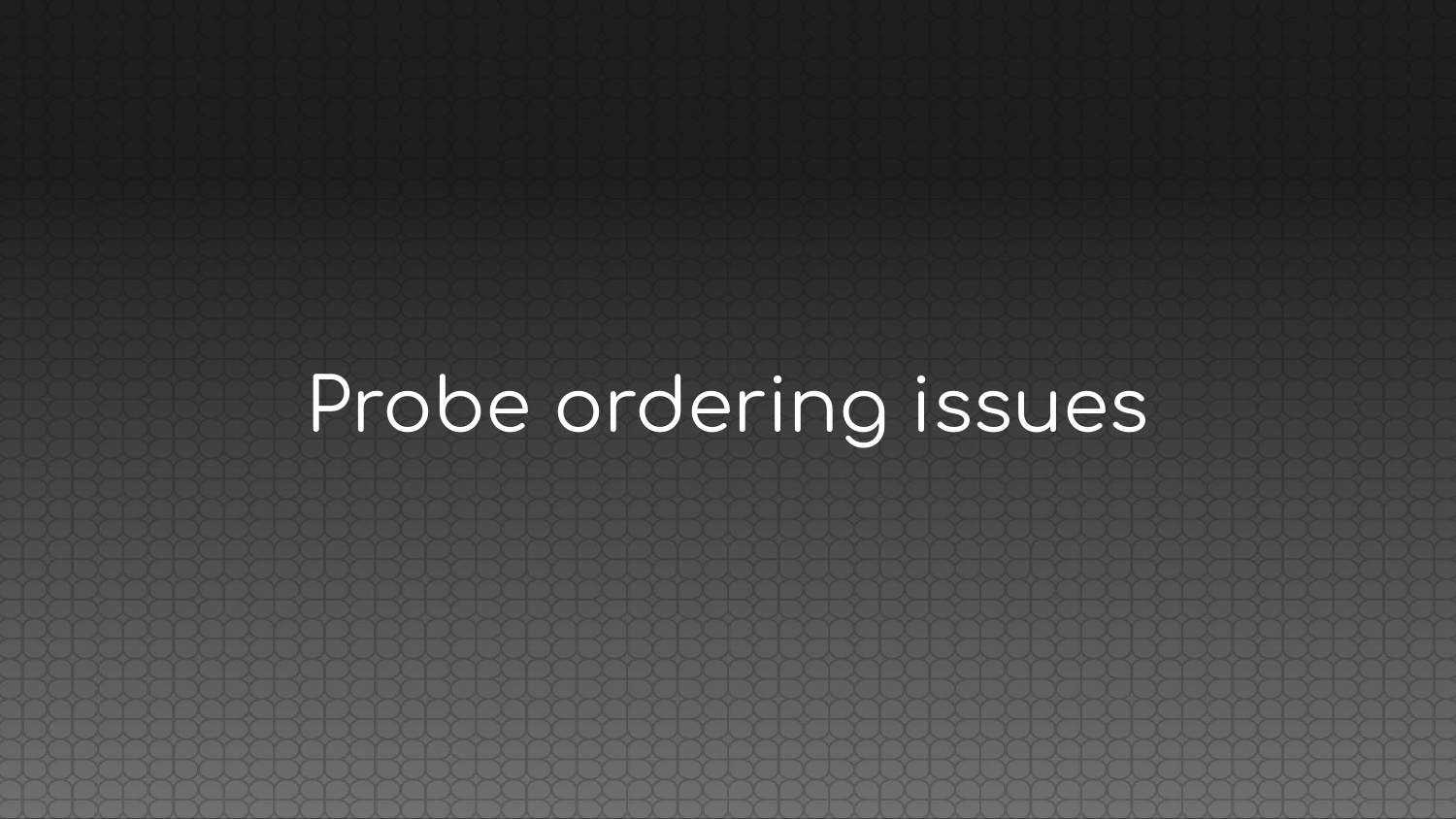#### Probe ordering issue 1

- The new uAPI requires 1 backlight dev (per panel)
- The kernel heuristics cannot detect if the GPU driver will offer native control
- **The heuristics will only pick native when available**
- **This causes the acpi\_video backlight device to register before the** native driver
- To fix this acpi\_video backlight registration must be delayed till after the GPU drivers are done probing

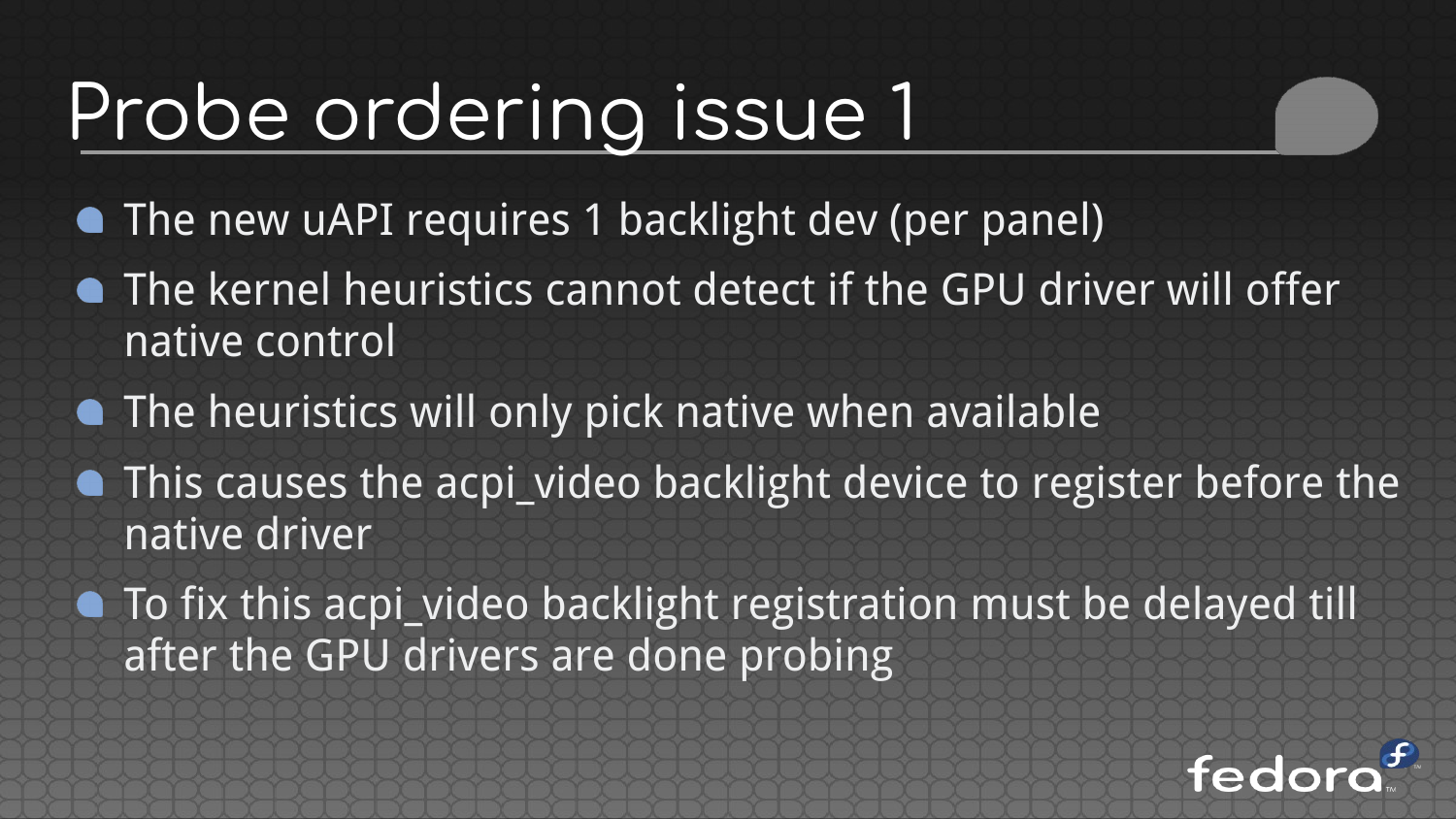#### Probe ordering issue 2

- Sometimes the heuristics find no known brightness control method
- **Then vendor (aka other) is returned**
- The vendor (dell-laptop, asus-wmi, etc) drivers typically load much later then the GPU drivers
- This causes there to be no brightness control if userspace looks at the drm connectors early
- **.** Userspace needs hotplug brightness control support for DCC/CI anyways, so the plan is to rely on this